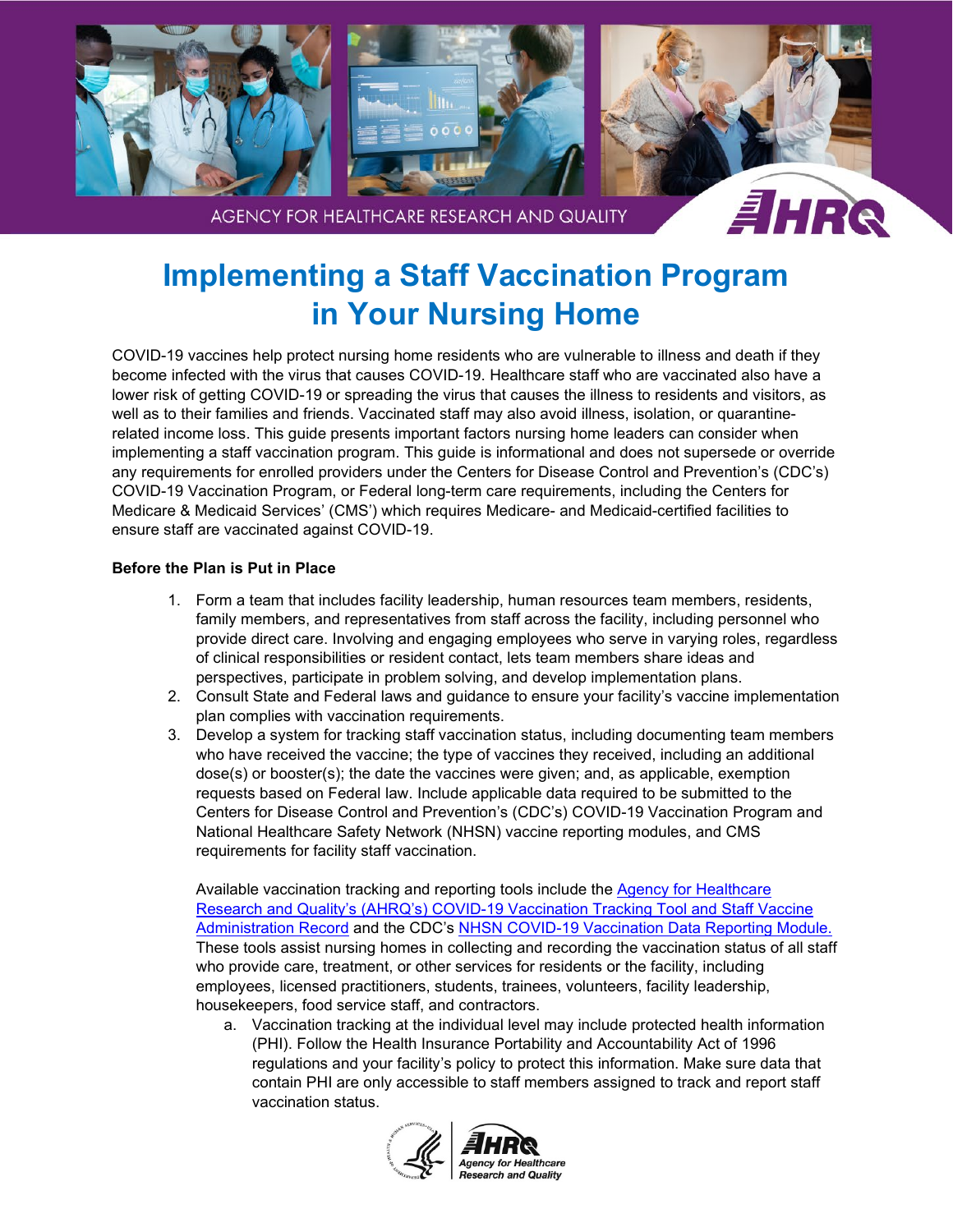- b. Submit weekly staff vaccination information to the CDC's NHSN [COVID-19](https://www.cdc.gov/nhsn/ltc/weekly-covid-vac/index.html)  [Vaccination Data Reporting Module.](https://www.cdc.gov/nhsn/ltc/weekly-covid-vac/index.html) The reporting week is Monday to Sunday, and the submission deadline is every Sunday at 11:59 p.m. local time.
- c. Assign a staff member and a back-up staff member to record and track all new vaccinations for staff weekly.

### **Developing a Plan**

- 1. Assess the impact of staff vaccination policies and procedures on current nursing home operations. Revise your policies and procedures to reflect the current State and Federal requirements. Include human resources in the process and get advice from legal counsel if needed. Vaccination policies and procedures should address:
	- a. Verification of vaccination status.
		- i. Staff are considered fully vaccinated 2 weeks after completing the final dose of their primary vaccination series for COVID-19.
		- ii. Staff are considered up to date on vaccination once they have received all recommended doses in their primary series, and a booster dose when eligible.
	- b. Religious exemptions.
		- i. Develop a process for permitting staff to request a religious exemption.
		- ii. Ensure requests for religious exemptions are documented and evaluated in accordance with applicable law and as a part of the facility's policies and procedures.
	- c. Medical exemptions.
		- i. Develop a process for permitting staff to request a medical exemption.
		- ii. Ensure all documentation is signed and dated by a licensed practitioner. Documentation must contain information specifying why the COVID-19 vaccines are clinically contraindicated for the staff member. Documentation must include a statement by the authenticating practitioner recommending the staff member be exempted from vaccination.
	- d. Disability exemptions.
		- i. Develop a process for permitting staff to request a disability exemption.
		- ii. Ensure requests for disability exemptions are documented and evaluated in accordance with applicable law and as a part of the facility's policies and procedures.
	- e. Staff COVID-19 testing and testing frequency, which can be determined by the facility.
	- f. Hiring and onboarding of staff.
	- g. Federal, state, and local legal requirements.
- 2. Develop clear directions on how your facility will collect, evaluate, and document a staff member who declines to get vaccinated. This could include exemptions based on religious beliefs, medical conditions, or a disability as required by law.
	- a. Develop a system for documenting and tracking exemptions.
- 3. Consider contingency staffing plans to prepare for possible workforce disruptions associated with vaccine administration and side effects.
- 4. Identify options to provide staff access to the COVID-19 vaccine. For example:
	- a. Coordinate with a vaccination provider to host an on-site vaccination clinic or let staff know where they can get vaccinated in the local community (e.g., pharmacy, health clinic, or provider's office).
	- b. Work with staff members to schedule a convenient time for them to get their vaccine.
	- c. Offer staff members paid time off to get vaccinated.
	- d. Anticipate the potential for staffing shortages due to vaccine side effects by staggering staff vaccination appointments.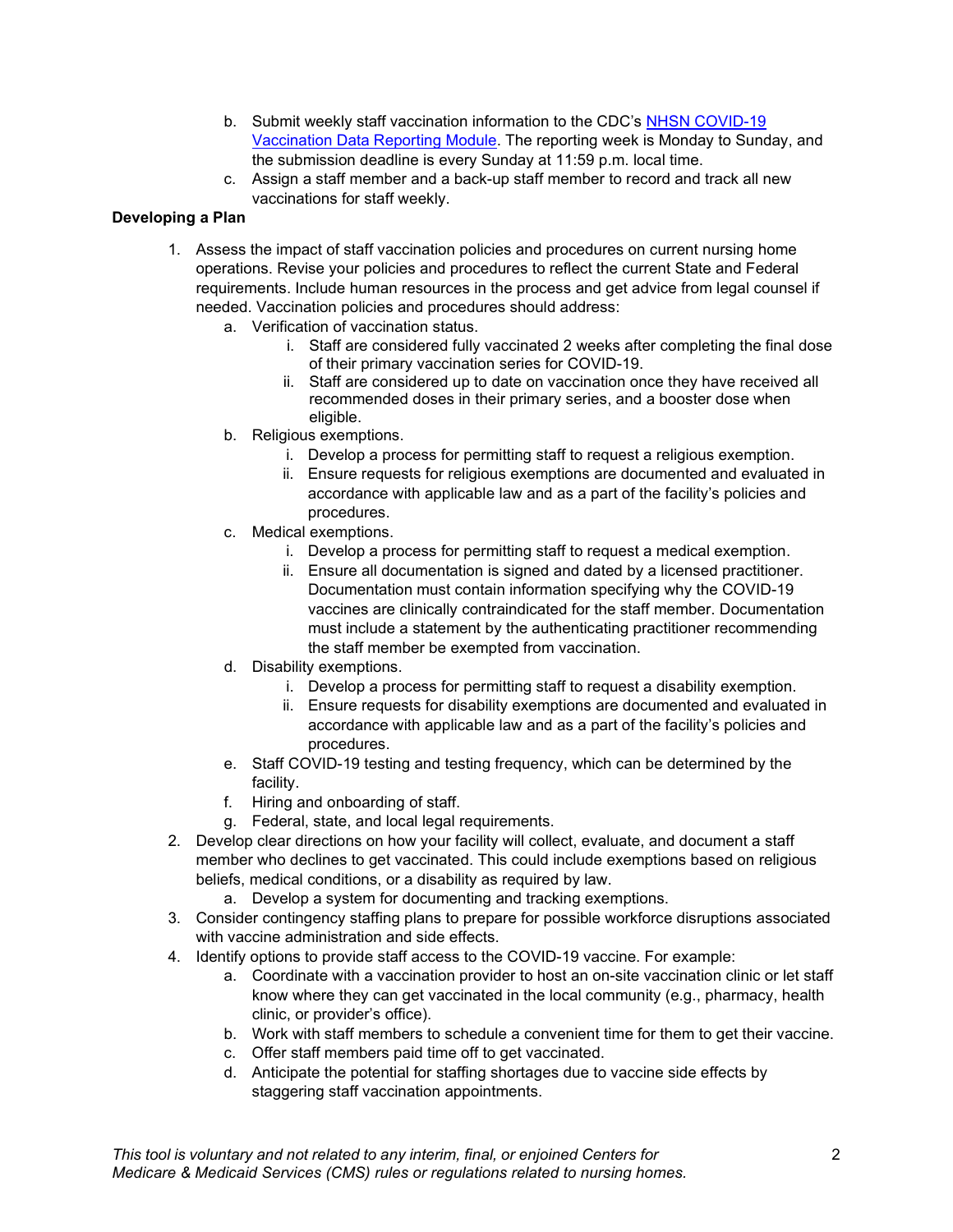5. Form a team of vaccinated staff member champions from different departments to serve as an additional resource. Inform them about the new policies and encourage them to share their reasons for choosing vaccination with their peers.

#### **Communicating Vaccine Information With Staff**

- 1. Share expectations for vaccination with staff, including exemption criteria and the date by which staff are expected to be fully vaccinated. Consider using the following:
	- a. A personal letter, email, or note placed in the envelope with a paycheck.
	- b. Computer screensavers.
	- c. Flyers in breakrooms and other areas where staff gather.
	- d. Countdown calendar.
- 2. Provide culturally appropriate, fact-based information on vaccine safety. Be open, consistent, and respectful with messaging.
	- a. Create opportunities for staff to talk to each other and with supervisors and other local medical experts about COVID-19 vaccine safety and how well vaccines work. Be collaborative and compassionate, not defensive.
	- b. Avoid using complicated medical terms as much as possible.
	- c. Encourage the leadership team to have an open-door policy or offer private appointments to discuss concerns.
	- d. Provide an email address for staff to send questions or concerns. Respond to emails quickly.
	- e. Make sure it is the team member's decision to have a conversation and that the conversation is private.
	- f. Follow up with more information when you are unable to answer questions from staff.
	- g. Use [AHRQ's resources](https://www.ahrq.gov/nursing-home/materials/vaccination/index.html) to address staff members' concerns related to the COVID-19 vaccine.
		- *[Invest in Trust: A Guide for Building COVID-19 Vaccine Trust and Increasing](https://www.ahrq.gov/nursing-home/materials/prevention/vaccine-trust.html)  [Vaccination Rates Among CNAs](https://www.ahrq.gov/nursing-home/materials/prevention/vaccine-trust.html)*
		- *[Learning Guide for Leadership: Strategies to Increase Nursing Home Staff](https://www.ahrq.gov/sites/default/files/wysiwyg/nursing-home/materials/covid19-vaccine-confidence-learning-guide-leadership.pdf)  [Confidence in the COVID-19 Vaccine](https://www.ahrq.gov/sites/default/files/wysiwyg/nursing-home/materials/covid19-vaccine-confidence-learning-guide-leadership.pdf)*
		- *[Take Your Best Shot: Presenting Facts and Addressing Misinformation to](https://www.ahrq.gov/sites/default/files/wysiwyg/nursing-home/materials/covid19-vaccine-confidence-curriculum-learning-guide-staff.pdf)  [Increase Nursing Home Staff Confidence in the COVID-19 Vaccine](https://www.ahrq.gov/sites/default/files/wysiwyg/nursing-home/materials/covid19-vaccine-confidence-curriculum-learning-guide-staff.pdf)*
- 3. Educate staff on the potential side effects of the vaccine including tiredness, headache, muscle pain, chills, fever, and nausea.
- 4. Nursing home staff should continue maintaining infection control and prevention best practices even as more staff members and residents are vaccinated in your facility.